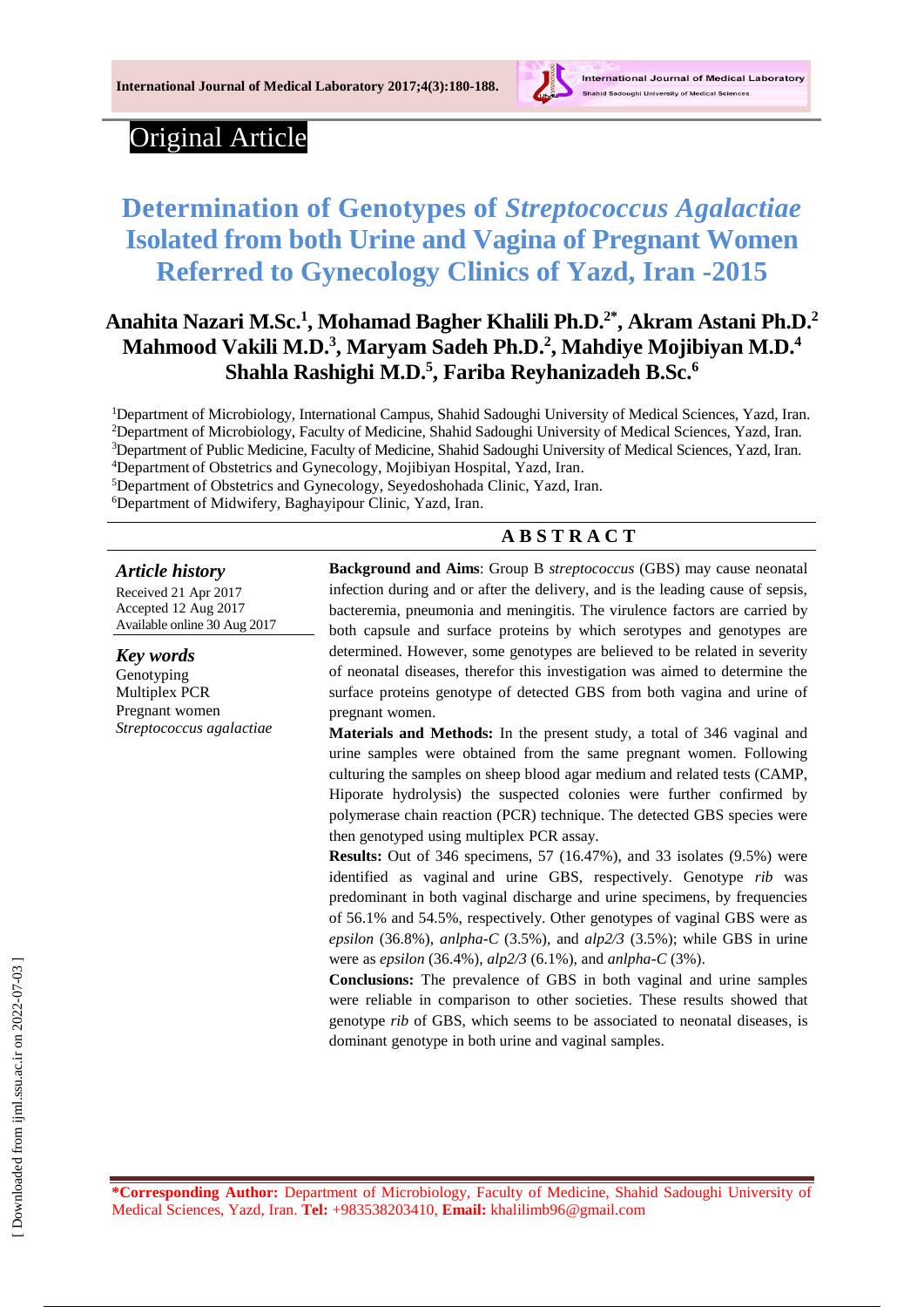## **Introduction**

*Streptococcus agalactiae* or Group B Streptococcus (GBS) presents in the 10-40 percent of healthy women [1]. This bacterium colonizes in rectum and vagina of women. In these women, GBS may causes infections of endometrium, obstetric surgical wound and also causes bacteremia, obstetric sepsis, and meningitis [2-4]. GBS causes two kinds of newborns infections: early-onset diseases (EODs); and late-onset diseases (LODs). EODs affect newborns in the first week of their life, but LODs infections manifest during the  $2<sup>nd</sup>$  week to 3<sup>rd</sup> month. Fatality rate of EOD infections is about 4-6 per cent, while those of LOD are 2-6 percent. Though, EOD infections are more dangerous, prophylaxis could prevent much of these infections during delivery, but prophylaxis does not affect LOD infections. For this reason, LODs are more prevalent that EODs, nowadays [5]. Most of the EOD infections occur before delivery. Because of optimal PH and conditions of uterus during pregnancy, GBS growths and colonizes in genital tracts of pregnant women, then spreads toward amniotic membrane and penetrates into amniotic fluid, infects pulmonary tracts of fetus. Afterward, GBS spread through the circulation systems causes septicemia, meningitis, and osteomyelitis. The source of infections in the case of LODs is not clear. In some cases, the bacterium transfer from hospital staff to newborn child, and in some cases infected mothers are the source of infections [6]. Nine serotypes have been defined for GBS based on *cps* gene clusters, which varies in distribution in different geographical areas, type of diseases

and age of patients [7, 8]. In order to epidemiological and pathogenetical studies, phenotypic and molecular markers are very important. Besides capsular polysaccharide antigens, cell surface protein antigens, which contributes in pathogenesis and immune response inductions are very important [9]. Among protein surface, the *rib* is believed to be associated with neonatal diseases and remaining protein surface are found mostly in women infection [10]. Information regarding the GBS surface proteins genotyping in Iran is limited, therefore determination of GBS genotype is very important in epidemiological studies and designing of efficient vaccine [1]. The aim of this study was to investigate the GBS molecular genotyping isolated from urine and vaginal samples of pregnant women in Yazd, Iran. In addition, the prevalence of GBS from urine and vagina samples of these women was determined.

## **Materials and Methods**

#### **Sample obtaining and culture**

In this cross-sectional study, from June 2015 to December 2016, a total of 346 vaginal swap and urine samples were obtained from 15-40 years old pregnant women, who have not taken any antibiotic within last two weeks referring to Mojibian Hospital, Seyyedoshohada Clinic, and Baghayipour Clinic of Yazd, Iran. The research was approved by the Ethics Committee of Shahid Sadoughi university of medical sciences, Yazd, Iran. Following swapping samples from vaginal by physician, preparation of urine sample was asked consequently. Samples were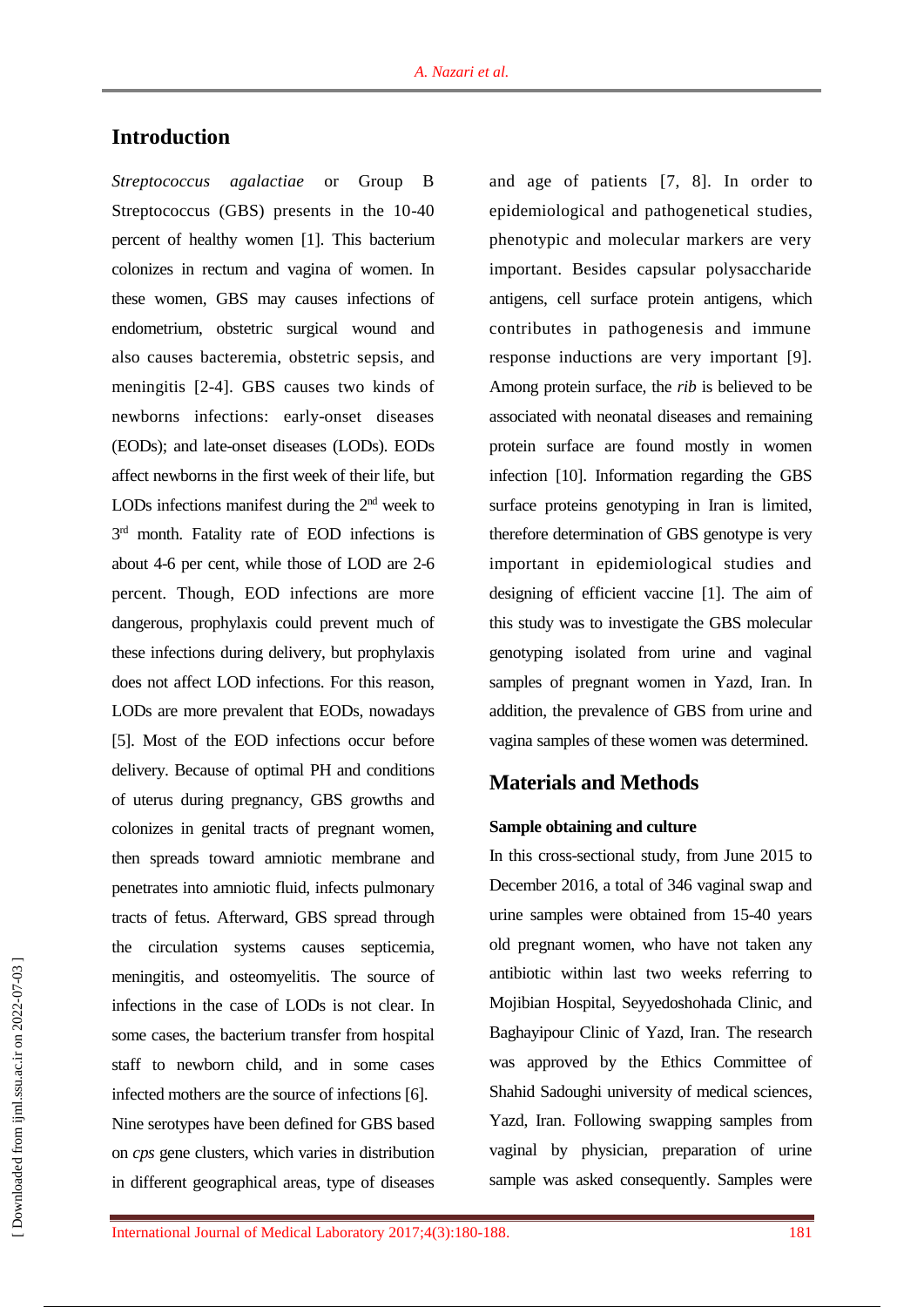transferred to Microbiology Laboratory of Shahid Sadoughi University of Medical Sciences, immediately, and cultured on blood agar base medium (Liofilchem, Italy) enriched with 5-10% sheep blood. Blood agar plates were incubated at 35°C for 18-24 h.

#### **Bacterium identification**

β-hemolysis colonies were selected and identified using Gram staining and specific tests, such as catalase, CAMP (Christie-Atkins-Munch-Petersen), and hyporate hydrolysis tests. Identified colonies were cultured in broth media (BHI, Liofilchem, Italy) and incubated for 16 h.

#### **Genomic DNA extraction**

Genomic DNA was extracted using following protocol: the selected bacteria were grown in a 5 ml culture until saturated, then 1.5 ml of the culture was microcentrifuged until a compact pellet was formed. The pellet was resuspended in 567 μl Tris EDTA (TE) buffer (10 mM Tris-Cl, 1mM Ethylenediaminetetraacetic acid [PH 8]). Followed by, 30  $\mu$ l of 10% sodium dodecyl sulfate and 3μl of 20 mg/ml proteinase K (Promega,) were added, mixed thoroughly, and incubated 1 hr at 37°C. Next, 100μl of 5M NaCL were added and mixed thoroughly. After that, 80 μl CTAB/NaCL (4.1 g NaCl, 10 g CTAB in 100 ml  $H_2$ O) solutions were added, mixed thoroughly, and incubated at 65°C for 10 min. One volume (0.7 to 0.8 ml) of 24:1 chloroform/isoamyl alcohol was added, mixed thoroughly, and microcentrifuged 4 to 5 min. The supernatant was transferred to a fresh tube and 1 volume of 25:24:1 phenol/ chloroform/ isoamyl alcohol was added with thorough extraction and microcentrifuged for 5 minutes.

The supernatant was transferred to a fresh tube and 0.6 volume of isopropanol was added and mixed gently. After brief centrifugation, supernatant was discarded and 70% ethanol was added to the pellet. After further centrifugation, pellet was dried and resuspended in 100μl TE buffer [11]. The quality and quantity of isolated DNA were measured by 0.7% agarose gel electrophoresis (Life Technology) and nanodraop (Eppendorf, Germany), respectively. DNA was stored in -20 °C for further studies.

#### **Polymerase Chain Reaction (PCR)**

Final confirmation of screened colonies was carried out by PCR using group B specific antigens primers [12] as follows: F: 5'-AGGAATACCAGGCGATGAACCGAT-3', R:5'-TGCTCTAATTCTCCCCTTATGGC-3' as reverse primer (amplicon size: 952 bp); the final volume for PCR reaction was 20 µl (4.5 µl of water, 10 µl of 2X PCR Master Mix (Amplicon, Denmark), 2.5 µl of working primers with final concentration of 10 pmol, and template DNA  $(3 \mu l)$ . The thermal profile was as follows performed in thermocycler (Eppendorf, Germany): 94°C for 300 seconds as initial denaturation for one cycle; 94°C for 60 seconds, 55°C for 60 seconds, and 72°C for 60 seconds, for 30 cycles; with a final extension at 72°C for 300 seconds. Reference strains used as PCR positive control were kindly received from Professor Kong: center of Infectious Disease, New South Wales, and Australia.

## **Multiplex-Polymerase Chain Reaction**

In order to genotyping the different isolates, Multiplex PCR was carried out using specific primers [13] as follows: 5'-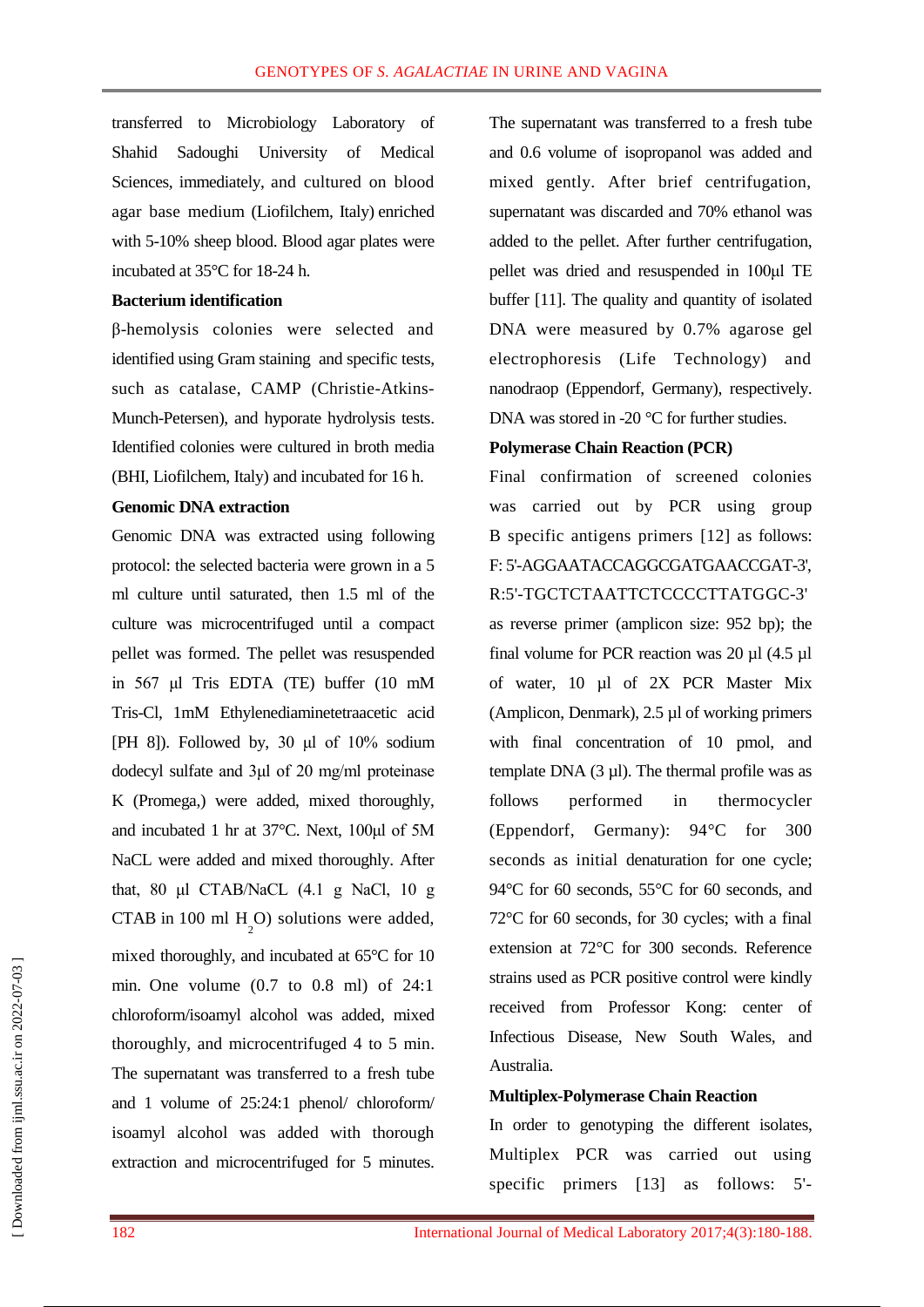TGATACTTCACAGACGAAACAACG-3' and 5'- TACATGTGGTAGTCCATCTTCACC-3' as forward and reverse primers, for alpha-C genotype, respectively (amplicon size: 398bp); 5'-TGATACTTCACAGACGAAACAACG-3' and 5'- CATACTAGCTTTTAAATCAGGTGA-3' as forward and reverse primers, for *rib* genotype, respectively (amplicon size: 295 bp); 5'-TGATACTTCACAGACGAAACAACG-3' and 5'-CCAGATACATTTTTTACTAAAGCGG-3' as forward and reverse primers, for *epsilon* genotype, respectively (amplicon size: 200 bp); 5'-TGATACTTCACAGACGAAACAACG-3' and 5'-CACTCGGATTACTATAATATTTAGCAC-3' as forward and reverse primers, for alp2/3 genotype, respectively (amplicon size: 334 bp); 5'-TGATACTTCACAGACGAAACAACG-3' and 5'-TTAATTTGCACCGGATTAACACCAC-3' as forward and reverse primers, for alp4 genotypes, respectively (amplicon size: 110 bp). The volume of reaction was as follows: the final volume for PCR reaction was 20 µl (2 µl of water, 10 µl of 2X PCR Master Mix (Amplicon, Denmark), 5 µl of working primers with final concentration of 10 pmol, and template DNA (3 µl). The thermal profile was as follows performed in thermocycler (Eppendorf, Germany): 94°C for 300 seconds as initial denaturation for one cycle; 94°C for 45 seconds, 56°C for 30 seconds, and 72°C for 35 seconds, for 25 cycles; with a final extension at 72°C for 300 seconds. 1.5% agarose gel electrophoresis was performed on PCR products, and sequencing (MacroGen, Korea) was performed for confirmation.

#### **Statistical analysis**

Chi-square test using SPSS software (Ver. 16) was used for statistical analysis  $(p<0.05$ considered as significant). Histograms were drawn by Graph Pad Prism 6 software (GraphPad Company, California and USA).

## **Results**

### **GBS identification**

Selection of GBS colonies was based on *β*-hemolysis reaction. Consequently, Gram staining test was performed and selected; colonies were used for further specific test such as catalase, CAMP and hyporate hydrolysis test (Fig. 1).

### **Frequency of GBS among pregnant women**

Results of phenotypic tests and confirmation by PCR method using group B specific primers (Fig. 2) showed that out of 346 specimens, 57 isolates (16.47%), and 33 isolates (9.5%) were identified as GBS of vaginal discharge, and urine, respectively.

### **GBS genotyping**

Multiplex PCR results showed that among vaginal isolates, 56.1% of GBS were genotype *rib* (n=18); and frequencies of genotype *epsilon*, *alpha-C*, and *alp2/3* were as 36.8%, 3.5%, and 3.5%, respectively (Fig. 3). However, these frequencies among urine isolates were a little different. In urine isolates, the frequency of genotype *rib* was 54.5%, and for other mentioned genotypes were 36.4%, 3%, and 6.1%. The genotype *apl4* did not found here.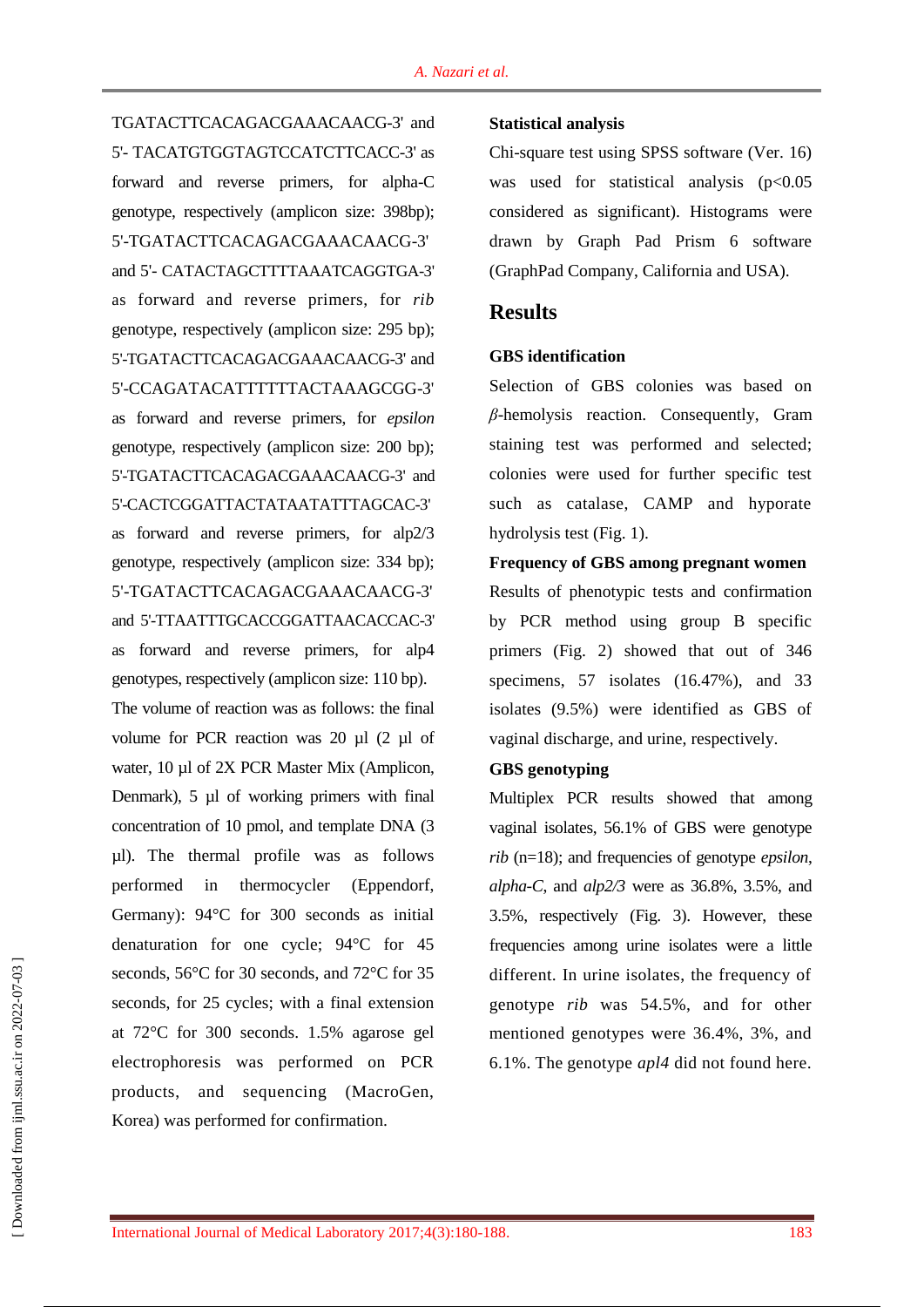

**Fig. 1.** GBS identification tests. **A:** Beta-hemolysis test. **B:** Gram staining test. **C:** Catalase test. **D:** CAMP test. **E:** Hyporate hydrolysis test



**Fig. 2.** PCR with specific primers of group B streptococcus. Lanes 1-5 show GBS (952bp). Lane 6 shows the positive control, and lane 8 shows the 100bp DNA ladder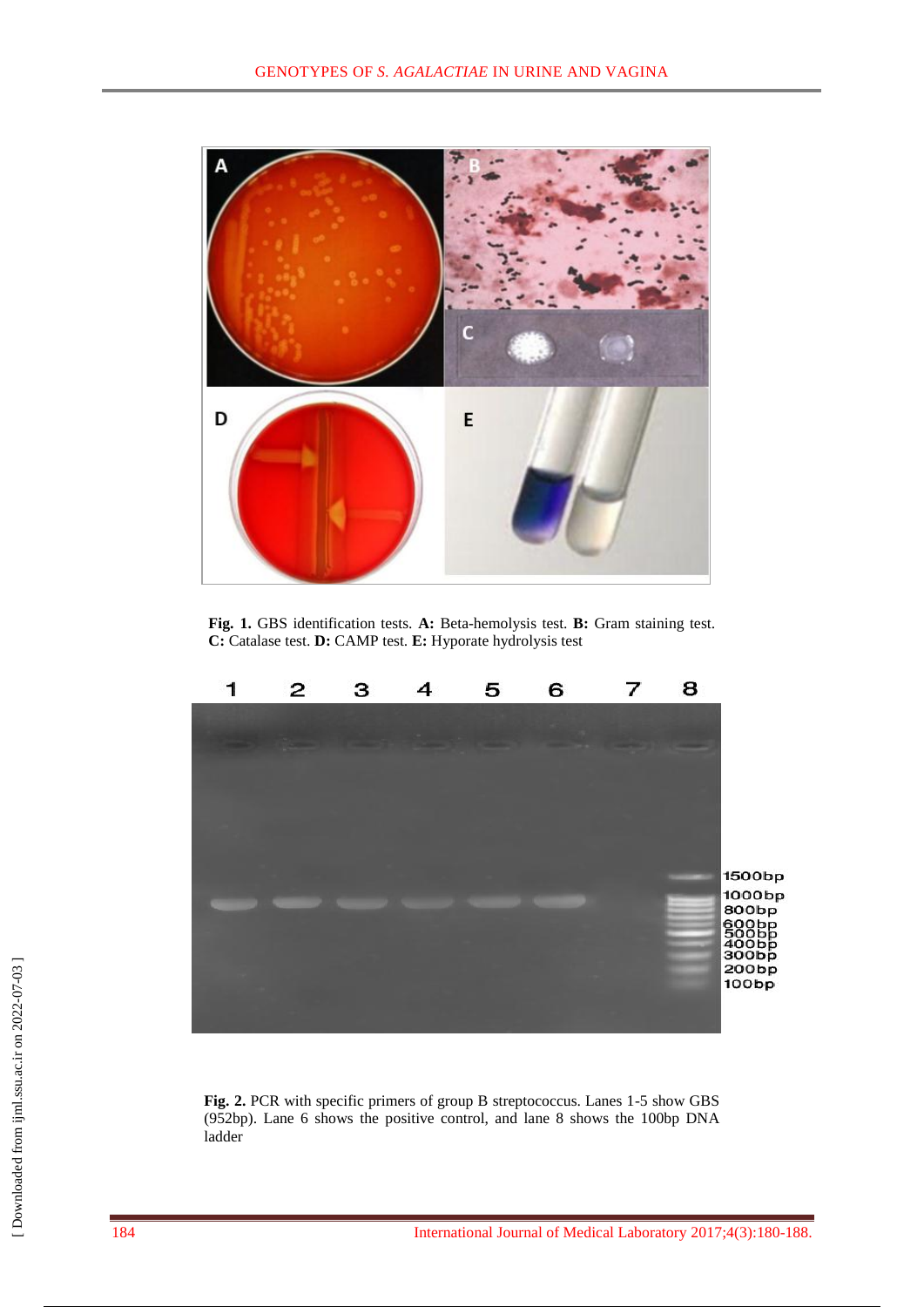

**Fig. 3.** Frequency of GBS genotypes in vaginal (left) and urine (right) isolates

## **The correlation between genotypes and age, number, and month of pregnancy**

Accordingly, we grouped the persons in terms of age (<30 years and≥30 years),the number of pregnancy (first pregnancy, second pregnancy and more than second pregnancy), and months of pregnancy (first 4.5 month and second 4.5 month) and then the correlations of genotypes among themwere analyzed. The results showed that there is no significant correlation between age of pregnancy (p=0.41 for urine isolates, and p=0.13 for vaginal isolates), number of

pregnancy ( $p=0.51$  for urine isolates, and  $P=0.95$ for vaginal isolates), and month of pregnancy  $(p=0.86$  for urine isolates, and  $p=0.37$  for vaginal isolates) with genotypes.

## **Correlation between GBS genotypes of vaginal discharge and urine isolates**

The association between different vaginal and urine serotypes showed that out of 346 pregnant women, 26 persons were GBS positive for both vaginal and urine samples, and in all cases, genotypes of the urine isolates were same as the vaginal genotypes (Fig. 4) (p=0.000).



**Fig. 4.** The frequency of urine isolates genotypes among vaginal isolates genotypes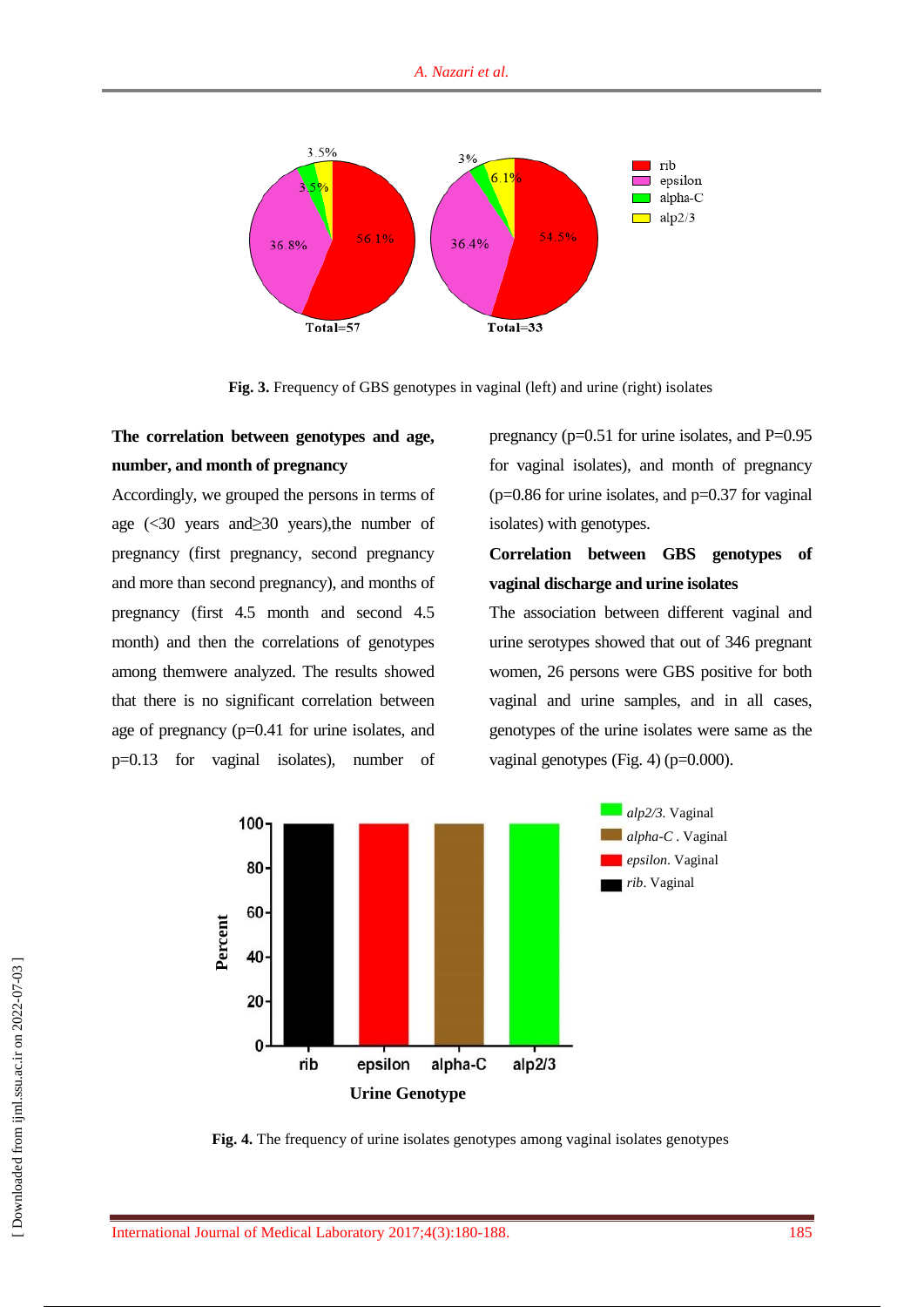## **Discussion**

GBS is one of the most important causing death in newborn babies. Colonization in vagina of pregnant women is one of the most important risk factor in newborn children infections [6]. The prevalence of GBS among pregnant women varies in different countries. In one study that carried out in 2010, prevalence of GBS in Turkey, Lebanon, Israel, Germany, Sweden, Philippine, and France was 9.2%, 17.7%, 12.3%, 23%, 25.4%, 7.5%, and 8%, respectively [12]. The results of the present study showed that the frequency of GBS among vaginal and urine samples collected from the same case women was 16.47%, and 9.53%, respective. This result almost concur with two other reports conducted by Sadeh et al. 15.4% [14] and Absalan et al. 19.6% [15] in the city of Yazd, Iran. In a study carried out by Fatemi et al. in Tehran, it was revealed that 20.6% of pregnant women were vaginal GBS positive. They used agar-plate method for identification [16]. The differences between this finding and our results besides geographical location may be because of the method of identification they used. In the present study, molecular methods were used, then, the results seem more reliable. Bidgani et al. (2016) showed that 27.6% of vaginal sample of pregnant women in Ahvaz were GBS positive [17]. This result is different from our finding and other studies which carried out in Yazd and Tehran, and however, shows that GBS is more prevalent in Ahvaz populations. The present study showed that out of 33 urine sample, 54.5% are

genotype rib which followed by genotype epsilon, alp2/3, and alpha-C, by frequency of 36.4%, 6.1%, and 3%. In addition, vaginal genotyping showed that 56.1% of 57 samples are genotype rib, followed by genotype epsilon, alpha-C, and alp2/3 by frequency of 36.8%, 3.5%, and 3.5%, respectively. Note that genotype *alp4* was not detected in the present study (Fig. 3). The genotyping data of GBS in Iranian pregnant women is very limited. In a very recent study, which performed by Sadeh et al. (2016), showed that genotype rib is more prevalence in pregnant and non-pregnant adults in Yazd (by frequency of 53%); prevalence of other genotypes, including epsilon, alp2/3, alpha-C, and alp4 were as followed: 38%, 6%, 3%, and 0% [14]. These results are completely consistent with our investigation. The location and the method of assessment used in Sadeh et al. and our study were both the same. Therefore, the closeness of results in these two studies could be explained by these two factors. In a study conducted by Persson et al. (2008), revealed that six genotypes, including rib, epsilon, alp3, alp2, alpha-C, and Beta-C were surveyed in newborns and adults, separately. They showed that genotype rib is more prevalent (42%), and followed by alp3, epsilon, alpha-C, and alp2, by frequency of 26%, 14%, 3% and 1%, respectively. Genotype beta-C was not found solely, and in all cases was found by genotype alpha-C (11%), alp2 (0.3%), alp3 (0.3), rib (0.3%) [18]. Genotype rib in Persson study and in the present study was the most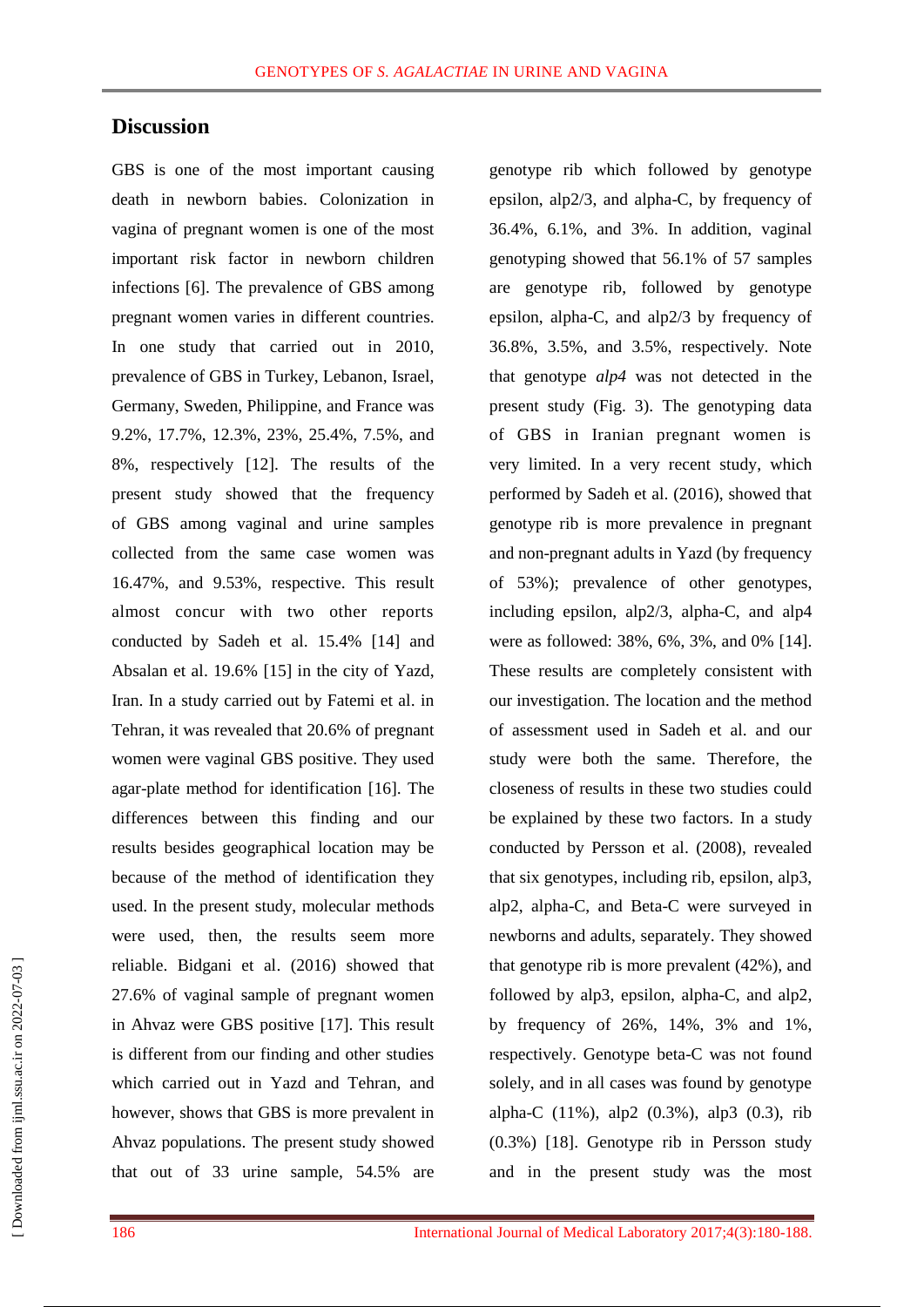prevalent genotype. In another study, which carried out in Poland on pregnant women, resulted that the prevalence of GBS was found 30%, and the frequency of genotypes epsilon, rib, alp2, alpha-C, and alp3 were 26%, 22%, 17%, and 14%, respectively [1]. These results showed that in Polish pregnant women, the frequency of different genotypes are relatively homogenous. In conclusion, the present study revealed that the prevalence of GBS from vagina and urine of pregnant women were reliable when compared to the results from other studies reported from most countries around the world (average of 40%). In addition, it was found that the surface protein

rib was dominant among both vaginal and urine GBS isolates. Although, move survey seems necessary with higher cases population, their report may be enough significant for formulation of vaccine based on the protein surface rib. As mentioned before, rib surface protein is directly associated with the neonatal disease, so paying attention to prevent treat the GBS carrier pregnant women is highly suggested.

### **Conflict of Interest**

Authors declare that there is no conflict of interest.

#### **Acknowledgments**

We would like to thank Nilufar Najarian Araghi, Hesamodin Mokhtari and Dr. Mahdiye Mojibiyan for their kindly contribution in this project.

## **References**

- [1]. Brzychczy- [Włoch M,](https://www.ncbi.nlm.nih.gov/pubmed/?term=Brzychczy-W%C5%82och%20M%5BAuthor%5D&cauthor=true&cauthor_uid=21489340) [Gosiewski T,](https://www.ncbi.nlm.nih.gov/pubmed/?term=Gosiewski%20T%5BAuthor%5D&cauthor=true&cauthor_uid=21489340)  [Bodaszewska-](https://www.ncbi.nlm.nih.gov/pubmed/?term=Bodaszewska-Lubas%20M%5BAuthor%5D&cauthor=true&cauthor_uid=21489340) Lubas M, [Adamski P,](https://www.ncbi.nlm.nih.gov/pubmed/?term=Adamski%20P%5BAuthor%5D&cauthor=true&cauthor_uid=21489340) [Heczko](https://www.ncbi.nlm.nih.gov/pubmed/?term=Heczko%20PB%5BAuthor%5D&cauthor=true&cauthor_uid=21489340)  [PB.](https://www.ncbi.nlm.nih.gov/pubmed/?term=Heczko%20PB%5BAuthor%5D&cauthor=true&cauthor_uid=21489340) Molecular characterization of capsular polysaccharides and surface protein genes in relation to genetic similarity of group B streptococci isolated from Polish pregnant women. Epidemiol Infect. 2012; 140(2): 329-36.
- [2]. Regan JA, Klebanoff MA, Nugent RP. The epidemiology of group B streptococcal colonization in pregnancy. Int J Gynecol Obstet. 1992; 38(1): 604-10.
- [3]. [Phares CR,](https://www.ncbi.nlm.nih.gov/pubmed/?term=Phares%20CR%5BAuthor%5D&cauthor=true&cauthor_uid=18460666) [Lynfield R,](https://www.ncbi.nlm.nih.gov/pubmed/?term=Lynfield%20R%5BAuthor%5D&cauthor=true&cauthor_uid=18460666) [Farley MM,](https://www.ncbi.nlm.nih.gov/pubmed/?term=Farley%20MM%5BAuthor%5D&cauthor=true&cauthor_uid=18460666) [Mohle-](https://www.ncbi.nlm.nih.gov/pubmed/?term=Mohle-Boetani%20J%5BAuthor%5D&cauthor=true&cauthor_uid=18460666)[Boetani J,](https://www.ncbi.nlm.nih.gov/pubmed/?term=Mohle-Boetani%20J%5BAuthor%5D&cauthor=true&cauthor_uid=18460666) [Harrison LH,](https://www.ncbi.nlm.nih.gov/pubmed/?term=Harrison%20LH%5BAuthor%5D&cauthor=true&cauthor_uid=18460666) [Petit S.](https://www.ncbi.nlm.nih.gov/pubmed/?term=Petit%20S%5BAuthor%5D&cauthor=true&cauthor_uid=18460666) Epidemiology of invasive group B streptococcal disease in the United States, 1999-2005. JAMA 2008; 299(17): 2056-2065.
- [4]. Krohn MA, Hillier SL, Baker CJ. Maternal peripartum complications associated with vaginal group B streptococci colonization. J Infect Dis. 1999; 179(6): 1410-415.
- [5]. Centers for Disease Control and Prevention (CDC. Early-onset and late-onset neonatal group B streptococcal disease--United States, 1996-2004. MMWR. Morbidity and mortality weekly report. 2005; 54(47): 1205.
- [6]. Edwards MS. Group B streptococcal infections. Pediatr Infect Dis J. 1990; 9(10): 779-80.
- [7]. [Johri AK,](https://www.ncbi.nlm.nih.gov/pubmed/?term=Johri%20AK%5BAuthor%5D&cauthor=true&cauthor_uid=17088932) [Paoletti LC,](https://www.ncbi.nlm.nih.gov/pubmed/?term=Paoletti%20LC%5BAuthor%5D&cauthor=true&cauthor_uid=17088932) [Glaser P,](https://www.ncbi.nlm.nih.gov/pubmed/?term=Glaser%20P%5BAuthor%5D&cauthor=true&cauthor_uid=17088932) [Dua M,](https://www.ncbi.nlm.nih.gov/pubmed/?term=Dua%20M%5BAuthor%5D&cauthor=true&cauthor_uid=17088932) [Sharma](https://www.ncbi.nlm.nih.gov/pubmed/?term=Sharma%20PK%5BAuthor%5D&cauthor=true&cauthor_uid=17088932)  [PK,](https://www.ncbi.nlm.nih.gov/pubmed/?term=Sharma%20PK%5BAuthor%5D&cauthor=true&cauthor_uid=17088932) [Grandi G.](https://www.ncbi.nlm.nih.gov/pubmed/?term=Grandi%20G%5BAuthor%5D&cauthor=true&cauthor_uid=17088932) Group B Streptococcus: global

incidence and vaccine development. [Nat Rev](https://www.ncbi.nlm.nih.gov/pubmed/?term=Group+B+Streptococcus%3A+global+incidence+and+vaccine+development.+Nature+reviews.+Microbi)  [Microbiol.](https://www.ncbi.nlm.nih.gov/pubmed/?term=Group+B+Streptococcus%3A+global+incidence+and+vaccine+development.+Nature+reviews.+Microbi) 2006; 4(12): 932-42..

- [8]. [Slotved HC,](https://www.ncbi.nlm.nih.gov/pubmed/?term=Slotved%20HC%5BAuthor%5D&cauthor=true&cauthor_uid=17634306) [Kong F,](https://www.ncbi.nlm.nih.gov/pubmed/?term=Kong%20F%5BAuthor%5D&cauthor=true&cauthor_uid=17634306) [Lambertsen L,](https://www.ncbi.nlm.nih.gov/pubmed/?term=Lambertsen%20L%5BAuthor%5D&cauthor=true&cauthor_uid=17634306) [Sauer S,](https://www.ncbi.nlm.nih.gov/pubmed/?term=Sauer%20S%5BAuthor%5D&cauthor=true&cauthor_uid=17634306) [Gilbert GL.](https://www.ncbi.nlm.nih.gov/pubmed/?term=Gilbert%20GL%5BAuthor%5D&cauthor=true&cauthor_uid=17634306) Serotype IX, a proposed new Streptococcus agalactiae serotype. [J Clin](https://www.ncbi.nlm.nih.gov/pubmed/17634306)  [Microbiol.](https://www.ncbi.nlm.nih.gov/pubmed/17634306) 2007; 45(9): 2929-936.
- [9]. [Radtke A,](https://www.ncbi.nlm.nih.gov/pubmed/?term=Radtke%20A%5BAuthor%5D&cauthor=true&cauthor_uid=19573567) [Kong F,](https://www.ncbi.nlm.nih.gov/pubmed/?term=Kong%20F%5BAuthor%5D&cauthor=true&cauthor_uid=19573567) [Bergh K,](https://www.ncbi.nlm.nih.gov/pubmed/?term=Bergh%20K%5BAuthor%5D&cauthor=true&cauthor_uid=19573567) [Lyng RV,](https://www.ncbi.nlm.nih.gov/pubmed/?term=Lyng%20RV%5BAuthor%5D&cauthor=true&cauthor_uid=19573567) [Ko D,](https://www.ncbi.nlm.nih.gov/pubmed/?term=Ko%20D%5BAuthor%5D&cauthor=true&cauthor_uid=19573567) [Gilbert GL.](https://www.ncbi.nlm.nih.gov/pubmed/?term=Gilbert%20GL%5BAuthor%5D&cauthor=true&cauthor_uid=19573567) Identification of surface proteins of group B streptococci: serotyping versus genotyping. J Microbiol Methods. 2009; 78(3): 363-65.
- [10]. [Ho YR,](https://www.ncbi.nlm.nih.gov/pubmed/?term=Ho%20YR%5BAuthor%5D&cauthor=true&cauthor_uid=17344358) [Li CM,](https://www.ncbi.nlm.nih.gov/pubmed/?term=Li%20CM%5BAuthor%5D&cauthor=true&cauthor_uid=17344358) [Su HP,](https://www.ncbi.nlm.nih.gov/pubmed/?term=Su%20HP%5BAuthor%5D&cauthor=true&cauthor_uid=17344358) [Wu JH,](https://www.ncbi.nlm.nih.gov/pubmed/?term=Wu%20JH%5BAuthor%5D&cauthor=true&cauthor_uid=17344358) [Tseng YC,](https://www.ncbi.nlm.nih.gov/pubmed/?term=Tseng%20YC%5BAuthor%5D&cauthor=true&cauthor_uid=17344358) [Lin](https://www.ncbi.nlm.nih.gov/pubmed/?term=Lin%20YJ%5BAuthor%5D&cauthor=true&cauthor_uid=17344358)  [YJ,](https://www.ncbi.nlm.nih.gov/pubmed/?term=Lin%20YJ%5BAuthor%5D&cauthor=true&cauthor_uid=17344358) et al. Variation in the number of tandem repeats and profile of surface protein genes among invasive group B streptococci correlates with patient age. [J Clin Microbiol.](https://www.ncbi.nlm.nih.gov/pubmed/?term=Variation+in+the+number+of+tandem+repeats+and+profile+of+surface+protein+genes+among+invasive+group+B+streptococci+correlates+with+patient+age) 2007; 45(5): 1634- 636.
- [11]. Ausubel FM, Brent R, Kingston RE, Moore DD, Seidman JG, Smith JA, et al. Short protocols in molecular biology. 1992: 1-2.
- [12].Ippolito DL, James WA, Tinnemore D, Huang RR, Dehart MJ, Williams J, et al. Group B streptococcus serotype prevalence in reproductiveage women at a tertiary care military medical center relative to global serotype distribution. BMC infectious diseases. 2010; 10(1): 336.
- [13].Creti R, Fabretti F, Orefici G, von Hunolstein C. Multiplex PCR assay for direct identification of